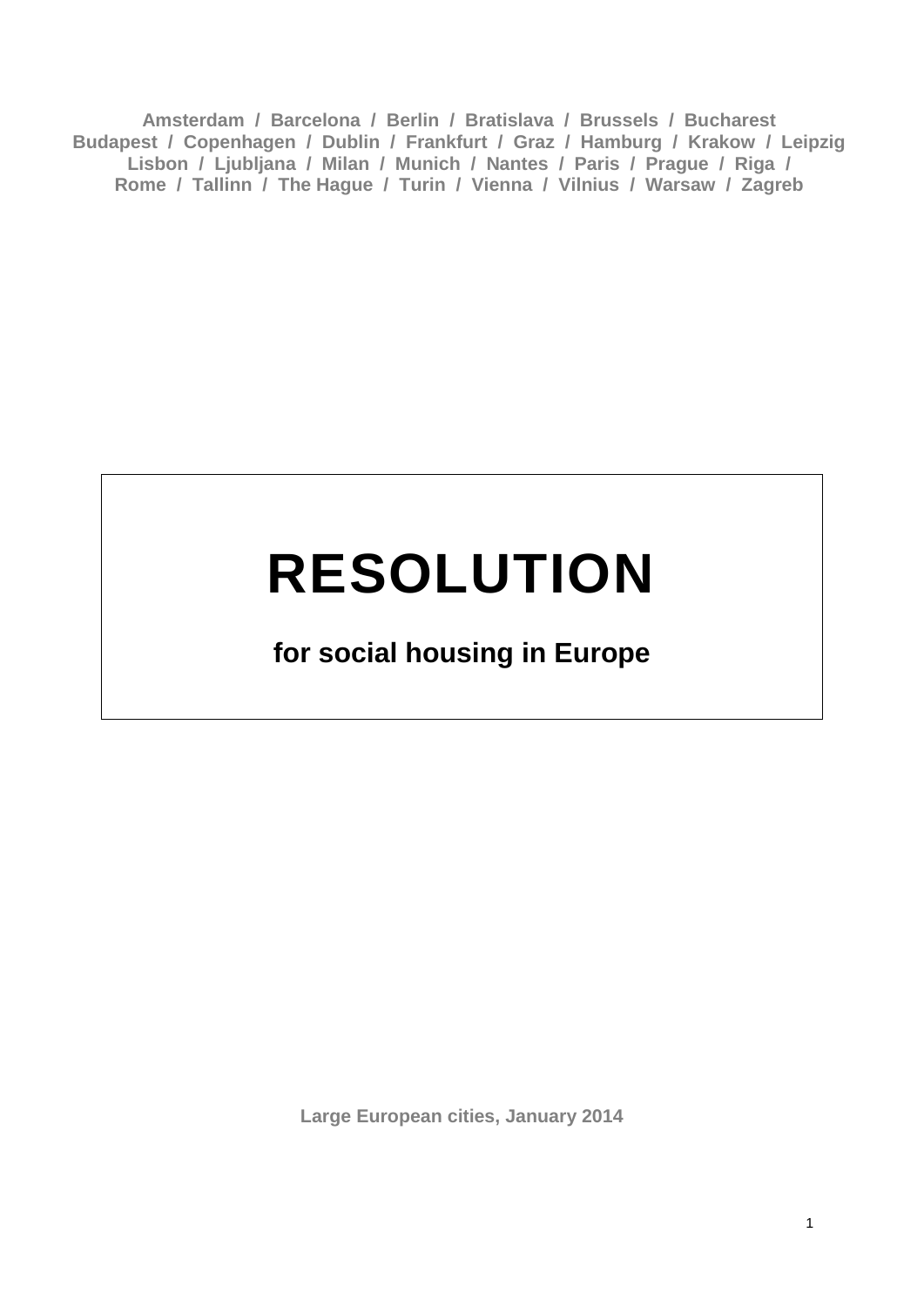# **THE MAYORS OF THE EUROPEAN CITIES OF**

#### **AMSTERDAM, BARCELONA, BERLIN, BRATISLAVA, BRUSSELS, BUCHAREST, BUDAPEST, COPENHAGEN, DUBLIN, FRANKFURT, GRAZ, HAMBURG, KRAKOW, LEIPZIG, LISBON, LJUBLJANA, MILAN, MUNICH, NANTES, PARIS, PRAGUE, RIGA, ROME, TALLINN, THE HAGUE, TURIN, VIENNA, VILNIUS, WARSAW AND ZAGREB**

### **PROMOTE THE PRESERVATION AND FURTHER EXPANSION OF SOCIAL AND SUSTAINABLE HOUSING IN EUROPE!**

The diversity of Europe and its municipalities, cities, and regions is a great strength and one of the reasons for the special quality of the European social model. There are different approaches to achieve growth and employment in a social and ecologically sustainable way. We, in the cities, live diversity and apply innovative and integrative policies to work for the future of our citizens.

Guaranteeing affordable housing is one of the basic requirements for the development of opportunities and talent. It is the task and responsibility of social policies in municipalities, regions, and member states to guarantee high-quality, affordable housing for all.

As mayors we are aware of the importance of socially-oriented urban development. We must be able to guarantee a certain variety in the area of social, cooperative and public housing that often goes far beyond the mere provision of housing but, instead, provides important social infrastructure.

Subsidised housing must therefore be accessible for broad levels of the population also in the future. We disapprove of the approach to concentrate exclusively on lowincome groups, as this would lead to social segregation. We are also aware of the importance of the housing industry, in particular of social housing policies, for the real economy as it can be a strong engine for economic growth.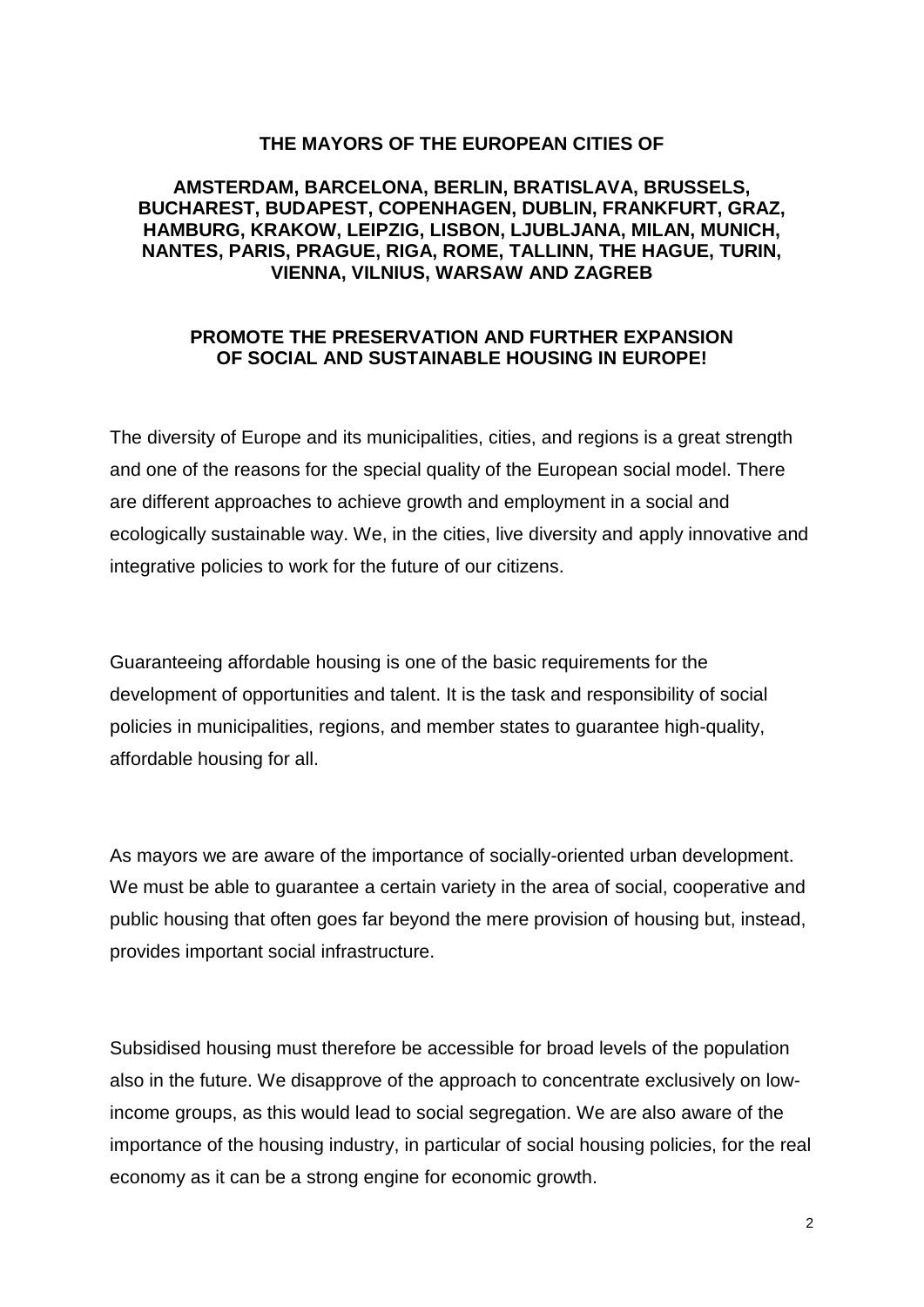The European Union and all its players should therefore respect the responsibilities of the aforementioned political levels because it is indispensable for EU member states and their regional and local authorities to independently determine the criteria for social housing in line with the principle of subsidiarity. This is the only way to react to local requirements and needs in a flexible manner. The development in some European cities has shown that a strict regulation of access criteria to social housing jeopardises the housing supply for certain population groups.

We therefore ask the European Commission to leave the definition of social housing and the decision on the type of provision to the member states and their local and regional authorities.

Here, we comply with important stakeholders such as CECODHAS Housing Europe, the federation of public, cooperative and social housing, and IUT, the international union of tenants.

We further welcome the exemption of social housing from the obligation of prior notification, adopted in the so-called "Almunia package".

As mayors of European cities we also demand to cancel the restriction to "disadvantaged citizens or socially less advantaged groups" from the state aid package for services of general economic interest.